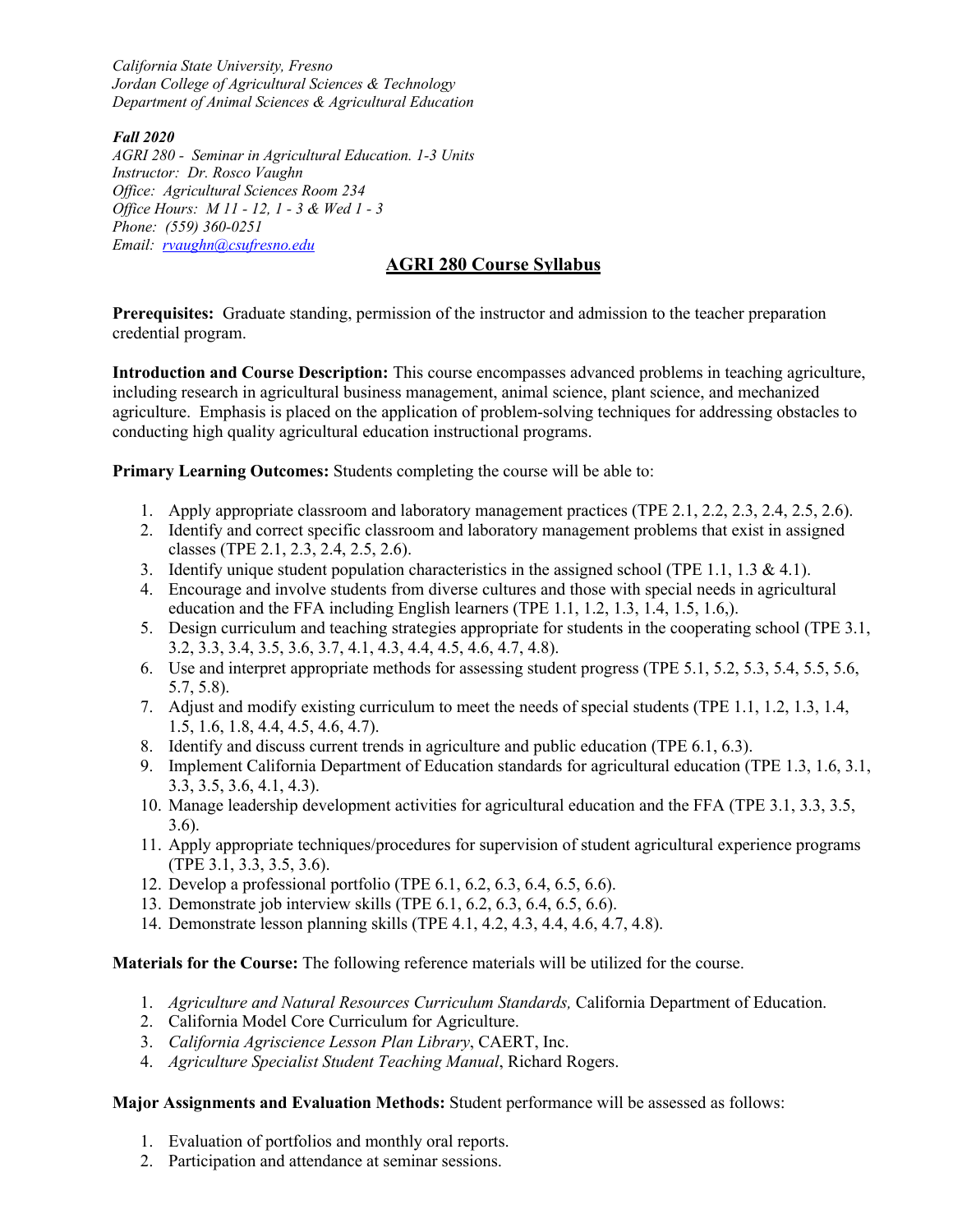### *AGRI 280 Portfolio Bind Project* **Fall Semester 2020**

Developing a professional portfolio is a requirement for successfully completing AGRI 280. The portfolio should reflect your experiences and accomplishments toward becoming a professional educator. While each student's portfolio should be different, each portfolio binder must contain the following items:

- 1. Title Page
- 2. Table of Contents
- 3. Introduction letter
- 4. Statement of your Philosophy of Agricultural Education
	- a. Two pages maximum, double spaced.
- 5. Resume
- 6. List of References with Contact Information (3 references minimum)
	- a. First Name, Last Name
	- b. Job Title
	- c. Address
	- d. Phone #
	- e. Email
- 7. Reference Letters (3 letters minimum)
	- a. Address to "Selection Committee" or "To Whom it May Concern"
		- i. Examples include, but are not limited to: Master Teacher, Principal, Superintendent, University Coach, University Program Coordinator
		- ii. Should be on Letterhead if Possible
- 8. Lesson Plans
	- a. Include accompanying PowerPoint presentation handouts or other evidence of technology proficiency. You can also include examples of worksheets and assessments.
	- b. You may include multiple lesson plans. If you do, be sure they display a variety of content. List at least two additional lessons on two different topics you would like to teach. Examples: 1) Beef Cattle Breeds and Christmas Centerpieces; 2) Plumbing Tool Identification and Parliamentary Procedure Subsidiary Motions; 3) FFA Degrees and Awards and Comparing Mitosis and Meiosis; 4) Introduction to AET Record Keeping and Cleft Grafting.

Optional Items: You may choose to add any or all of the following:

- 1. CPR Card
	- a. Recommended is a face to face training, or a blended class.
	- b. Any CPR training that follows the American Heart Association or Red Cross guidelines is acceptable. You must complete 3 levels of training: infants, children, and adults. The recommended online CPR training provider is: www.cprtoday.com (Links to an external site.).
- 2. College Transcripts
	- a. Unofficial
	- b. Be sure to update them after your semester grades are posted.
	- c. You will need "Official Transcripts" for your credential. Consider ordering 2-3 copies of your official transcripts from Fresno State, AFTER your final grades have been posted. Keep these on hand for when your employer requests them.
- 3. Photographs
	- a. Student Projects
	- b. Any classroom projects
	- c. Specifically, those relating to your lesson plan.
	- d. Fair Projects
- 4. Certificate of Clearance
- 5. Credentials
	- a. Agriculture Specialist
	- b. Single Subject in Agriculture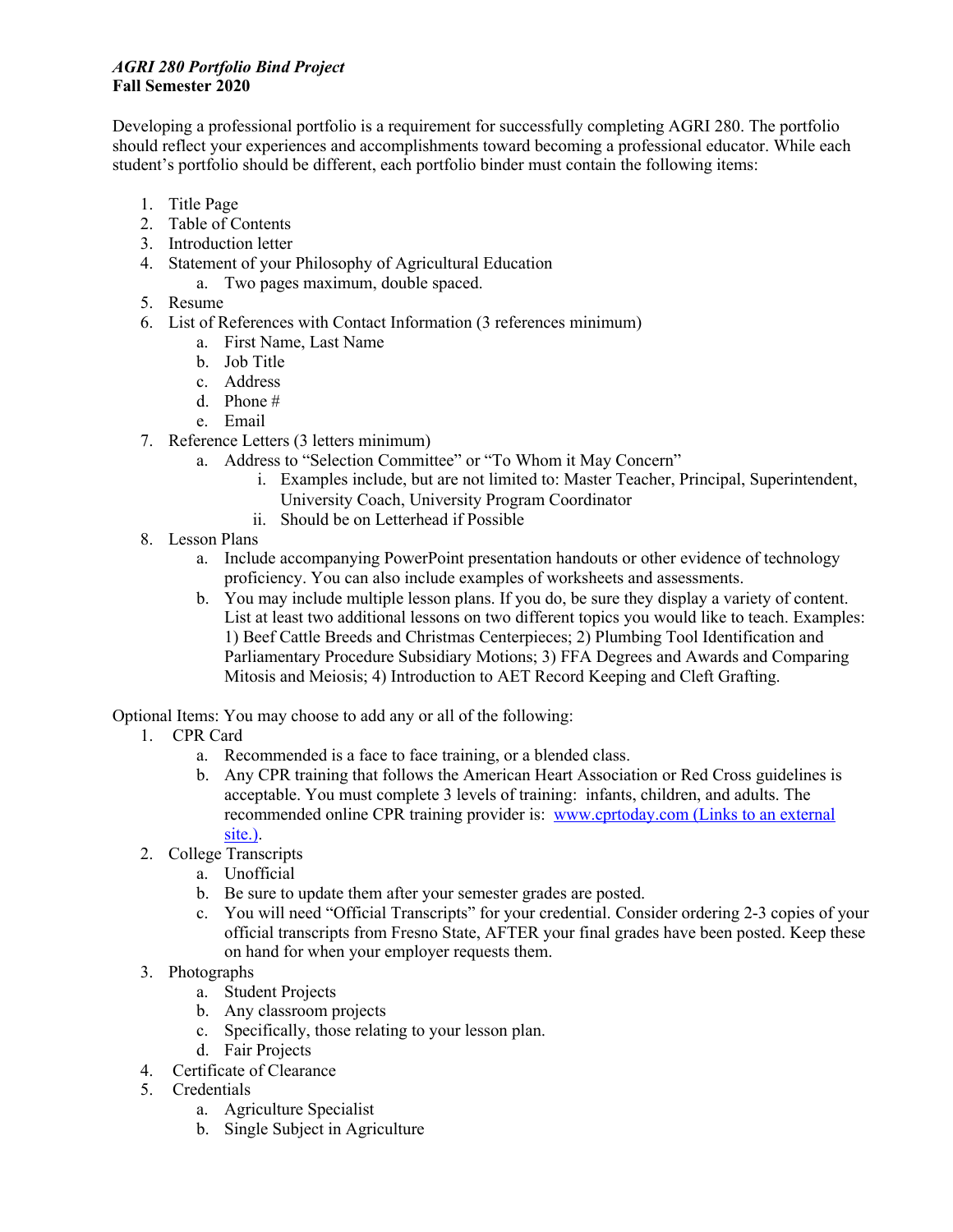You have the flexibility to personalize your portfolio, thus templates are not provided.

**It is recommended that you organize your portfolio as shown below.**

| <b>Name</b>                                                            | ↗ |
|------------------------------------------------------------------------|---|
| Portolio                                                               |   |
| 1. Title Page                                                          |   |
| 2. Table of Contents                                                   |   |
| $\sqrt{2}$ 3. Introduction Letter                                      |   |
| $w \triangleq$<br>4. Statement of Philosophy of Agricultural Education |   |
| 5. Resume<br>$w \triangleq$                                            |   |
| $\sqrt{2}$ 6. References                                               |   |
| <sup>2</sup> 7. Reference Letter #1                                    |   |
| 7. Reference Letter #2                                                 |   |
| <sup>2</sup> 7. Reference Letter #3                                    |   |
| $\sqrt{2}$ 8. Lesson Plan                                              |   |
| 8. Lesson Plan Material.pptx                                           |   |
| <b>A</b> 9. CPR Card                                                   |   |
| <sup>2</sup> 10. College Transcripts                                   |   |
| 11. Additional Supporting Documents                                    |   |

**Combine all of these documents into one PDF and upload to Canvas. This will be for grading purposes ONLY to fulfill the AGRI 280 requirements. You will not submit your binder, just ONE PDF containing all of the required documents.**

#### **AGRI 280 Portfolio Scoring Rubric**

**Name:\_\_\_\_\_\_\_\_\_\_\_\_\_\_\_\_\_\_\_\_\_\_\_\_\_\_\_\_\_\_\_\_\_\_**

|                     |                      | 2                     | 3                      | 4                   |
|---------------------|----------------------|-----------------------|------------------------|---------------------|
|                     | <b>Minimal</b>       | <b>Satisfactory</b>   | Commendable            | <b>Superior</b>     |
| <b>Quality of</b>   | Inappropriate        | Format could be       | Logical format,        | Logical and         |
| <b>Content</b>      | format, structure is | improved some         | major sections are     | consistent format,  |
|                     | lacking, major       | major sections are    | clear and easy to      | major sections are  |
|                     | sections are         | unclear or            | understand.            | clear and easy to   |
|                     | unclear or           | confusing.            |                        | understand.         |
|                     | confusing.           |                       |                        |                     |
| <b>Neatness</b>     | Page layouts have    | Page layout appears   | Page layout appears    | Pages are well laid |
|                     | no structure. Space  | to waste space or be  | to waste some space    | out with little     |
|                     | is crowded and/or    | too crowded.          | or to be crowded in    | wasted space and    |
|                     | wasted.              |                       | some areas.            | crowding.           |
| <b>Completeness</b> | Includes all         | Includes all required | Includes all required  | Includes all        |
| of Information      | required             | components, some      | components,            | required            |
|                     | components, great    | difficulty            | communicates ideas     | components,         |
|                     | difficulty           | communicating         | clearly.               | communicates        |
|                     | communicating        | ideas.                |                        | ideas clearly and   |
|                     | ideas.               |                       |                        | completely.         |
| Organization        | Page layouts have    | Page layouts are      | Page layouts           | Consistent format   |
|                     | no structure.        | organized into        | organized in a logical | extends from        |
|                     |                      | paragraphs and/or     | way, headings and      | page-to-page,       |
|                     |                      | sections.             | styles are consistent. | design is           |
|                     |                      |                       |                        | intentional.        |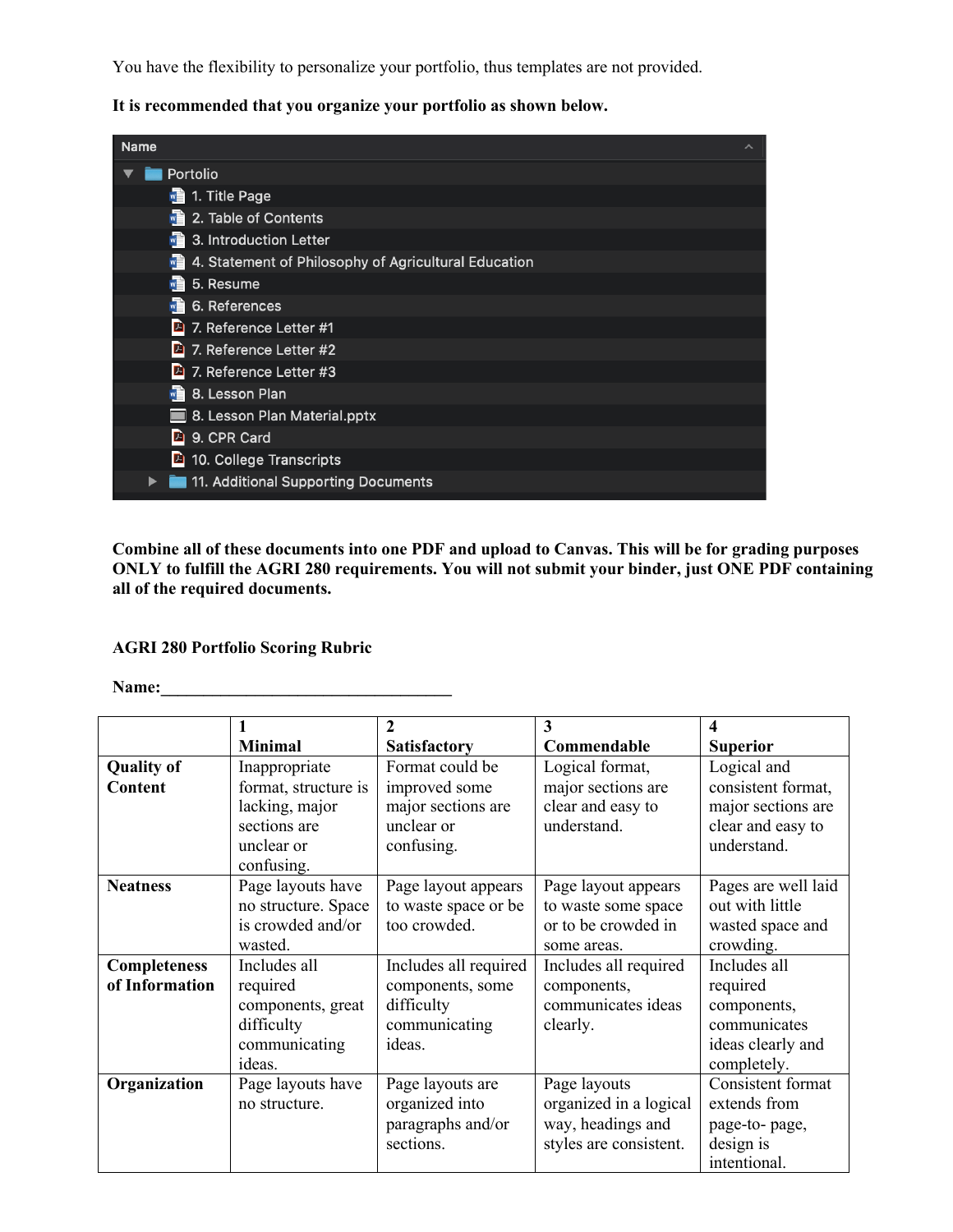| <b>Evidence of</b><br>Appropriate<br><b>Effort</b> | Spelling and<br>punctuation errors<br>are distracting and<br>interfere with<br>communication. | Spelling and<br>punctuation errors<br>are evident, but do<br>not interfere with<br>communication. | Errors in spelling and<br>punctuation are<br>minor and few. | Very few or no<br>errors in spelling<br>and punctuation.      |
|----------------------------------------------------|-----------------------------------------------------------------------------------------------|---------------------------------------------------------------------------------------------------|-------------------------------------------------------------|---------------------------------------------------------------|
| <b>Visual Appeal</b>                               | Design is<br>inappropriate.                                                                   | Design could be<br>improved or made<br>more appropriate.                                          | Design is attractive<br>and colorful.                       | Design is<br>attractive, colorful<br>and shows<br>creativity. |

**Course Policies:** Students should read the following policies to ensure they understand the expectations of the university and the instructor for this course.

**Plagiarism Detection:** The campus subscribes to Turnitin, a plagiarism prevention service, through Canvas. You will need to submit written assignments to Turnitin. Student work will be used for plagiarism detection and for no other purpose. The student may indicate in writing to the instructor that he/she refuses to participate in the plagiarism detection process, in which case the instructor can use other electronic means to verify the originality of their work. **Turnitin Originality Reports WILL NOT be available for your viewing.**

## **University Policies**

**Students with Disabilities:** Upon identifying themselves to the instructor and the university, students with disabilities will receive reasonable accommodation for learning and evaluation. For more information, contact Services to Students with Disabilities in the Henry Madden Library, Room 1202 (278-2811). The following University polices can be found at:

- Adding and Dropping Classes
- Cheating and Plagiarism
- Computers
- Copyright Policy
- Disruptive Classroom Behavior
- Honor Code
- Students with Disabilities
- Title IX

## **UNIVERSITY SERVICES**

The following University services can be found at:

- Associated Students, Inc.
- Dream Success Center
- Learning Center Information
- Student Health and Counseling Center
- Writing Center

## **Intellectual Property Provision**

As part of your participation in virtual/online instruction, please remember that the same student conduct rules that are used for in-person classrooms instruction also apply for virtual/online classrooms. Students are prohibited from any unauthorized recording, dissemination, or publication of any academic presentation, including any online classroom instruction, for any commercial purpose. In addition, students may not record or use virtual/online instruction in any manner that would violate copyright law. Students are to use all